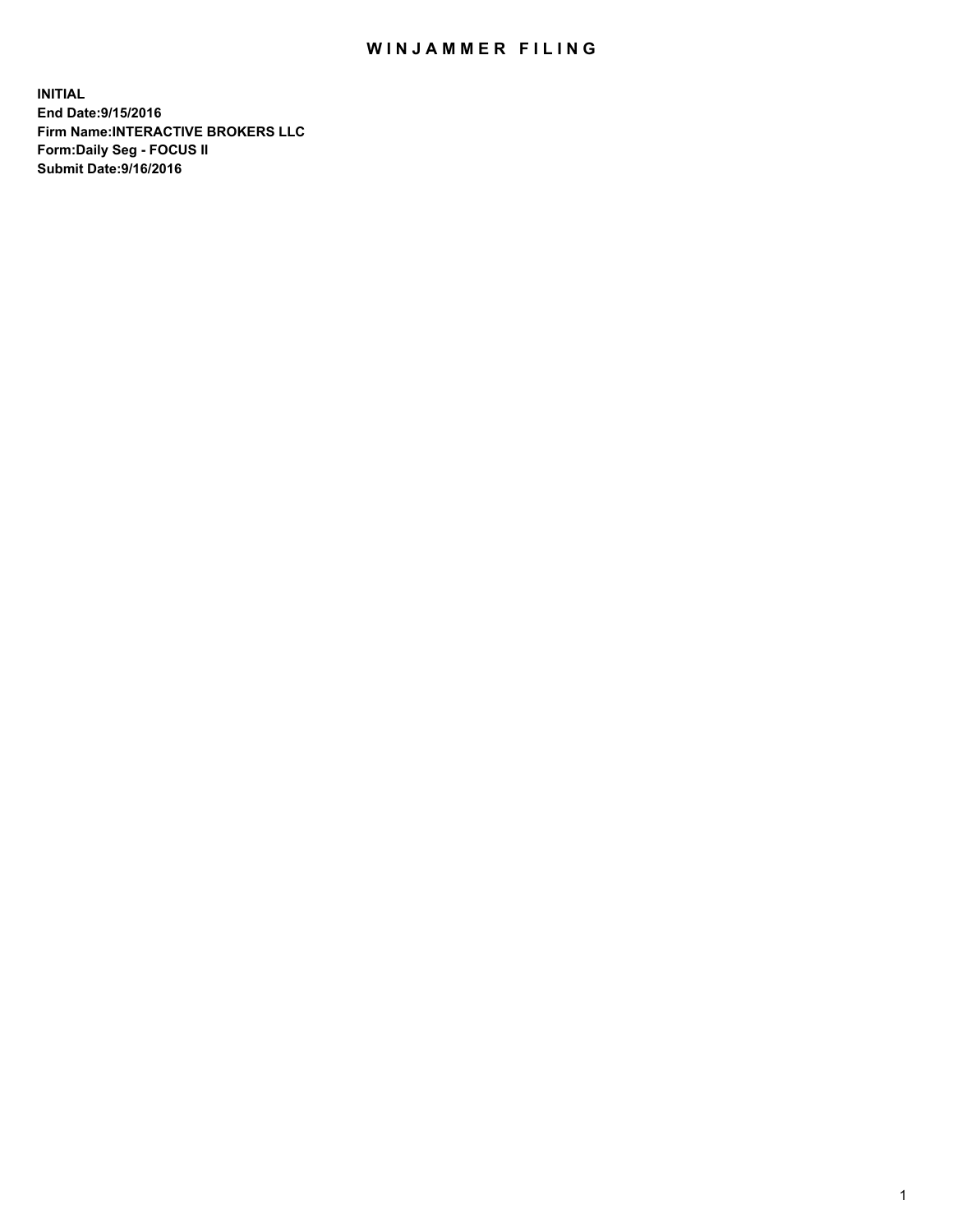## **INITIAL End Date:9/15/2016 Firm Name:INTERACTIVE BROKERS LLC Form:Daily Seg - FOCUS II Submit Date:9/16/2016 Daily Segregation - Cover Page**

| Name of Company<br><b>Contact Name</b><br><b>Contact Phone Number</b><br><b>Contact Email Address</b>                                                                                                                                                                                                                          | <b>INTERACTIVE BROKERS LLC</b><br><b>James Menicucci</b><br>203-618-8085<br>jmenicucci@interactivebrokers.c<br>om |
|--------------------------------------------------------------------------------------------------------------------------------------------------------------------------------------------------------------------------------------------------------------------------------------------------------------------------------|-------------------------------------------------------------------------------------------------------------------|
| FCM's Customer Segregated Funds Residual Interest Target (choose one):<br>a. Minimum dollar amount: ; or<br>b. Minimum percentage of customer segregated funds required:% ; or<br>c. Dollar amount range between: and; or<br>d. Percentage range of customer segregated funds required between: % and %.                       | $\overline{\mathbf{0}}$<br>0<br>155,000,000 245,000,000<br>00                                                     |
| FCM's Customer Secured Amount Funds Residual Interest Target (choose one):<br>a. Minimum dollar amount: ; or<br>b. Minimum percentage of customer secured funds required:%; or<br>c. Dollar amount range between: and; or<br>d. Percentage range of customer secured funds required between: % and %.                          | $\overline{\mathbf{0}}$<br>0<br>80,000,000 120,000,000<br>00                                                      |
| FCM's Cleared Swaps Customer Collateral Residual Interest Target (choose one):<br>a. Minimum dollar amount: ; or<br>b. Minimum percentage of cleared swaps customer collateral required:% ; or<br>c. Dollar amount range between: and; or<br>d. Percentage range of cleared swaps customer collateral required between:% and%. | $\overline{\mathbf{0}}$<br>$\overline{\mathbf{0}}$<br>00<br>0 <sub>0</sub>                                        |

Attach supporting documents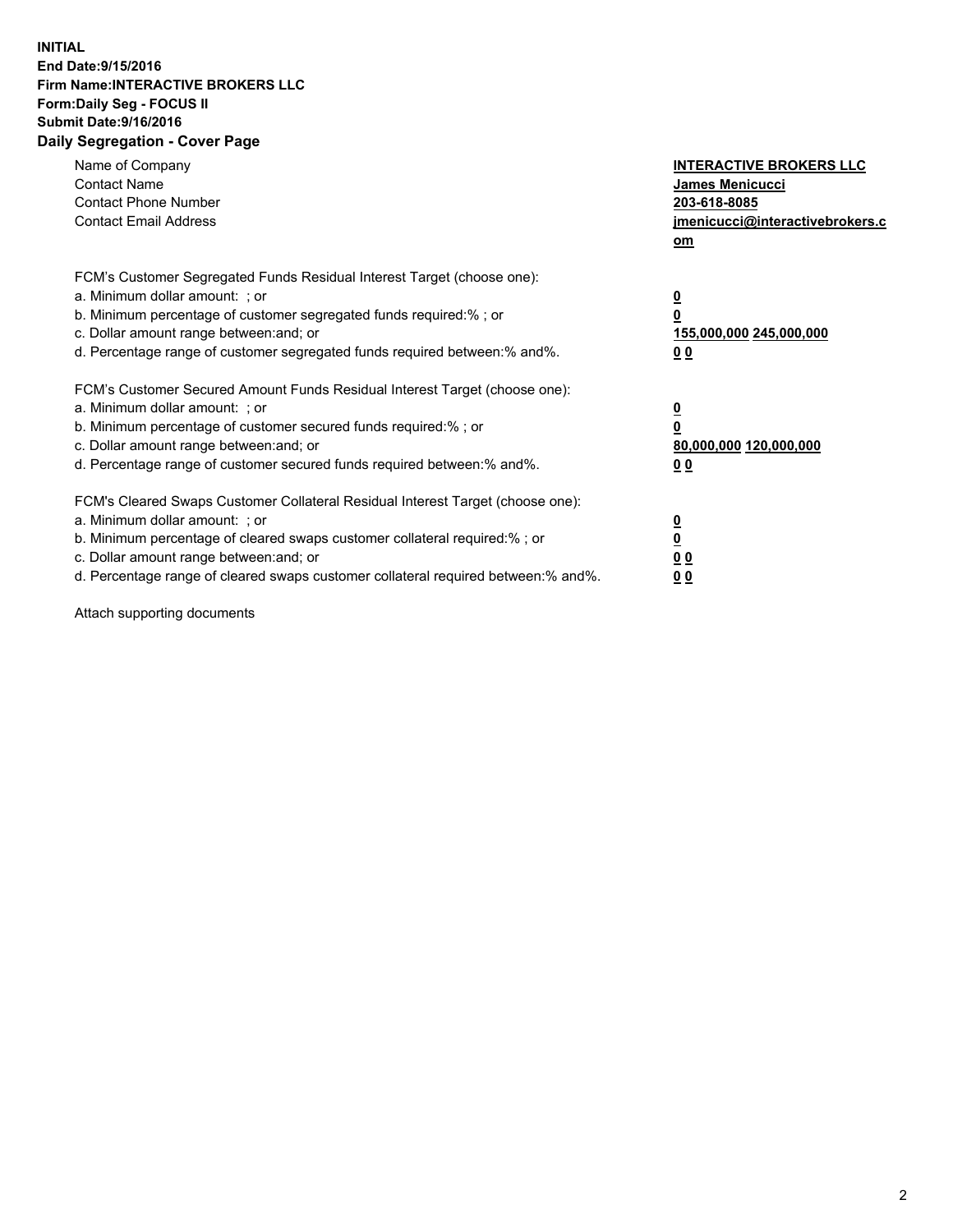## **INITIAL End Date:9/15/2016 Firm Name:INTERACTIVE BROKERS LLC Form:Daily Seg - FOCUS II Submit Date:9/16/2016 Daily Segregation - Secured Amounts**

|                | Daily Jegregation - Jeculed Aniounts                                                        |                                   |
|----------------|---------------------------------------------------------------------------------------------|-----------------------------------|
|                | Foreign Futures and Foreign Options Secured Amounts                                         |                                   |
|                | Amount required to be set aside pursuant to law, rule or regulation of a foreign            | $0$ [7305]                        |
|                | government or a rule of a self-regulatory organization authorized thereunder                |                                   |
| 1.             | Net ledger balance - Foreign Futures and Foreign Option Trading - All Customers             |                                   |
|                | A. Cash                                                                                     | 373,941,842 [7315]                |
|                | B. Securities (at market)                                                                   | $0$ [7317]                        |
| 2.             | Net unrealized profit (loss) in open futures contracts traded on a foreign board of trade   | 6,797,866 [7325]                  |
| 3.             | Exchange traded options                                                                     |                                   |
|                | a. Market value of open option contracts purchased on a foreign board of trade              | 620,218 [7335]                    |
|                | b. Market value of open contracts granted (sold) on a foreign board of trade                | -117,613 [7337]                   |
| 4.             | Net equity (deficit) (add lines 1.2. and 3.)                                                | 381,242,313 [7345]                |
| 5.             | Account liquidating to a deficit and account with a debit balances - gross amount           | 62,184 [7351]                     |
|                | Less: amount offset by customer owned securities                                            | 0 [7352] 62,184 [7354]            |
| 6.             | Amount required to be set aside as the secured amount - Net Liquidating Equity              | 381, 304, 497 [7355]              |
|                | Method (add lines 4 and 5)                                                                  |                                   |
| 7.             | Greater of amount required to be set aside pursuant to foreign jurisdiction (above) or line | 381,304,497 [7360]                |
|                | 6.                                                                                          |                                   |
|                | FUNDS DEPOSITED IN SEPARATE REGULATION 30.7 ACCOUNTS                                        |                                   |
| 1 <sub>1</sub> | Cash in banks                                                                               |                                   |
|                | A. Banks located in the United States                                                       | 2,000,000 [7500]                  |
|                | B. Other banks qualified under Regulation 30.7                                              | 0 [7520] 2,000,000 [7530]         |
| 2.             | Securities                                                                                  |                                   |
|                | A. In safekeeping with banks located in the United States                                   | 418,729,300 [7540]                |
|                | B. In safekeeping with other banks qualified under Regulation 30.7                          | 0 [7560] 418,729,300 [7570]       |
| 3.             | Equities with registered futures commission merchants                                       |                                   |
|                | A. Cash                                                                                     | $0$ [7580]                        |
|                | <b>B.</b> Securities                                                                        | $0$ [7590]                        |
|                | C. Unrealized gain (loss) on open futures contracts                                         | $0$ [7600]                        |
|                | D. Value of long option contracts                                                           | $0$ [7610]                        |
|                | E. Value of short option contracts                                                          | 0 [7615] 0 [7620]                 |
| 4.             | Amounts held by clearing organizations of foreign boards of trade                           |                                   |
|                | A. Cash                                                                                     | $0$ [7640]                        |
|                | <b>B.</b> Securities                                                                        | $0$ [7650]                        |
|                | C. Amount due to (from) clearing organization - daily variation                             | $0$ [7660]                        |
|                | D. Value of long option contracts                                                           | $0$ [7670]                        |
|                | E. Value of short option contracts                                                          | 0 [7675] 0 [7680]                 |
| 5.             | Amounts held by members of foreign boards of trade                                          |                                   |
|                | A. Cash                                                                                     | 63,185,624 [7700]                 |
|                | <b>B.</b> Securities                                                                        | $0$ [7710]                        |
|                | C. Unrealized gain (loss) on open futures contracts                                         | 15,021,255 [7720]                 |
|                | D. Value of long option contracts                                                           | 620,237 [7730]                    |
|                | E. Value of short option contracts                                                          | -117,616 [7735] 78,709,500 [7740] |
| 6.             | Amounts with other depositories designated by a foreign board of trade                      | $0$ [7760]                        |
| 7.             | Segregated funds on hand                                                                    | $0$ [7765]                        |
| 8.             | Total funds in separate section 30.7 accounts                                               | 499,438,800 [7770]                |
| 9.             | Excess (deficiency) Set Aside for Secured Amount (subtract line 7 Secured Statement         | 118,134,303 [7380]                |
|                | Page 1 from Line 8)                                                                         |                                   |
| 10.            | Management Target Amount for Excess funds in separate section 30.7 accounts                 | 80,000,000 [7780]                 |
| 11.            | Excess (deficiency) funds in separate 30.7 accounts over (under) Management Target          | 38,134,303 [7785]                 |
|                |                                                                                             |                                   |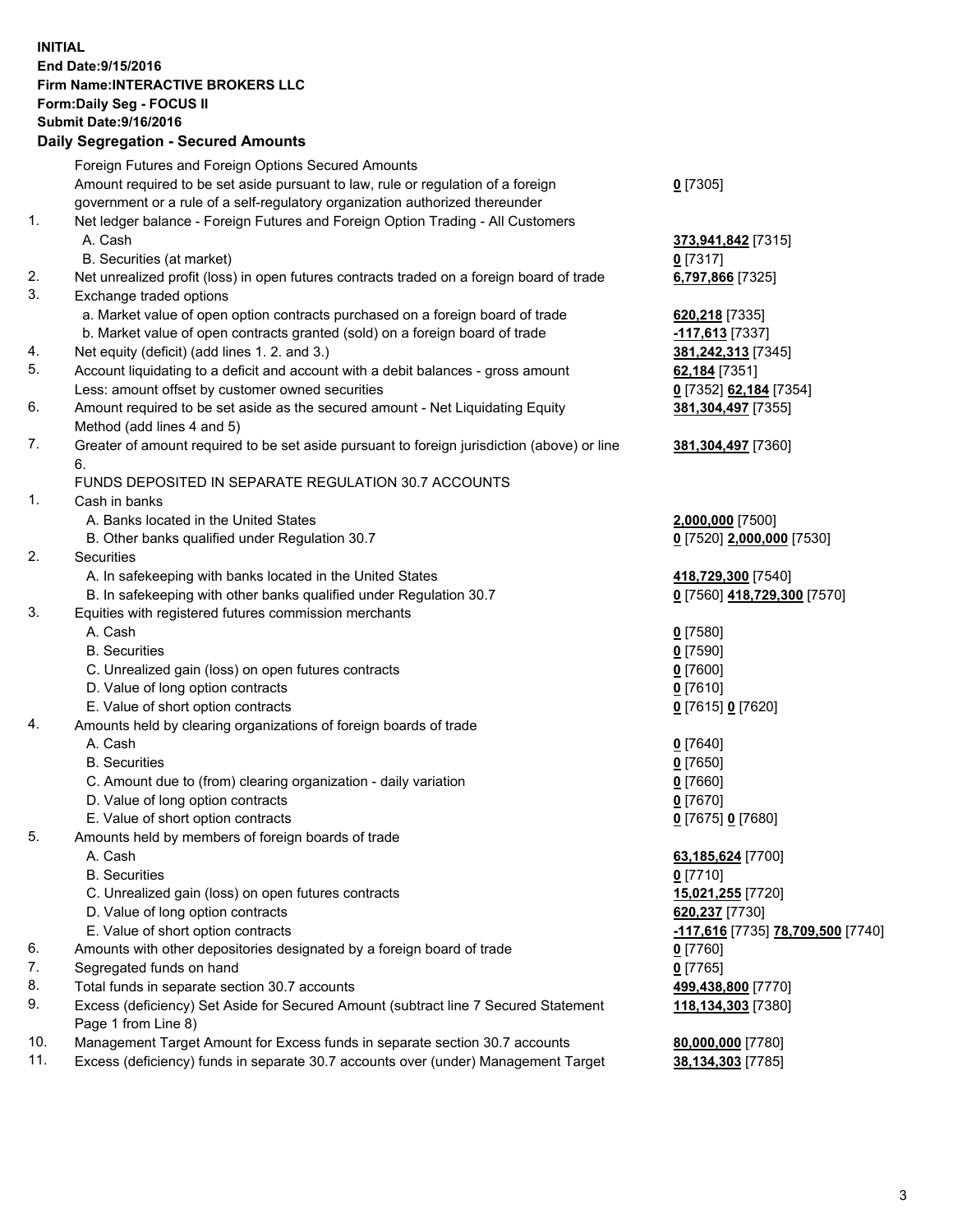**INITIAL End Date:9/15/2016 Firm Name:INTERACTIVE BROKERS LLC Form:Daily Seg - FOCUS II Submit Date:9/16/2016 Daily Segregation - Segregation Statement** SEGREGATION REQUIREMENTS(Section 4d(2) of the CEAct) 1. Net ledger balance A. Cash **3,052,720,924** [7010] B. Securities (at market) **0** [7020] 2. Net unrealized profit (loss) in open futures contracts traded on a contract market **-33,784,713** [7030] 3. Exchange traded options A. Add market value of open option contracts purchased on a contract market **151,634,701** [7032] B. Deduct market value of open option contracts granted (sold) on a contract market **-224,024,030** [7033] 4. Net equity (deficit) (add lines 1, 2 and 3) **2,946,546,882** [7040] 5. Accounts liquidating to a deficit and accounts with debit balances - gross amount **43,315** [7045] Less: amount offset by customer securities **0** [7047] **43,315** [7050] 6. Amount required to be segregated (add lines 4 and 5) **2,946,590,197** [7060] FUNDS IN SEGREGATED ACCOUNTS 7. Deposited in segregated funds bank accounts A. Cash **84,170,465** [7070] B. Securities representing investments of customers' funds (at market) **2,045,235,840** [7080] C. Securities held for particular customers or option customers in lieu of cash (at market) **0** [7090] 8. Margins on deposit with derivatives clearing organizations of contract markets A. Cash **29,638,963** [7100] B. Securities representing investments of customers' funds (at market) **1,104,460,043** [7110] C. Securities held for particular customers or option customers in lieu of cash (at market) **0** [7120] 9. Net settlement from (to) derivatives clearing organizations of contract markets **-7,016,106** [7130] 10. Exchange traded options A. Value of open long option contracts **151,639,535** [7132] B. Value of open short option contracts **-224,026,515** [7133] 11. Net equities with other FCMs A. Net liquidating equity **0** [7140] B. Securities representing investments of customers' funds (at market) **0** [7160] C. Securities held for particular customers or option customers in lieu of cash (at market) **0** [7170] 12. Segregated funds on hand **0** [7150] 13. Total amount in segregation (add lines 7 through 12) **3,184,102,225** [7180] 14. Excess (deficiency) funds in segregation (subtract line 6 from line 13) **237,512,028** [7190] 15. Management Target Amount for Excess funds in segregation **155,000,000** [7194] **82,512,028** [7198]

16. Excess (deficiency) funds in segregation over (under) Management Target Amount Excess